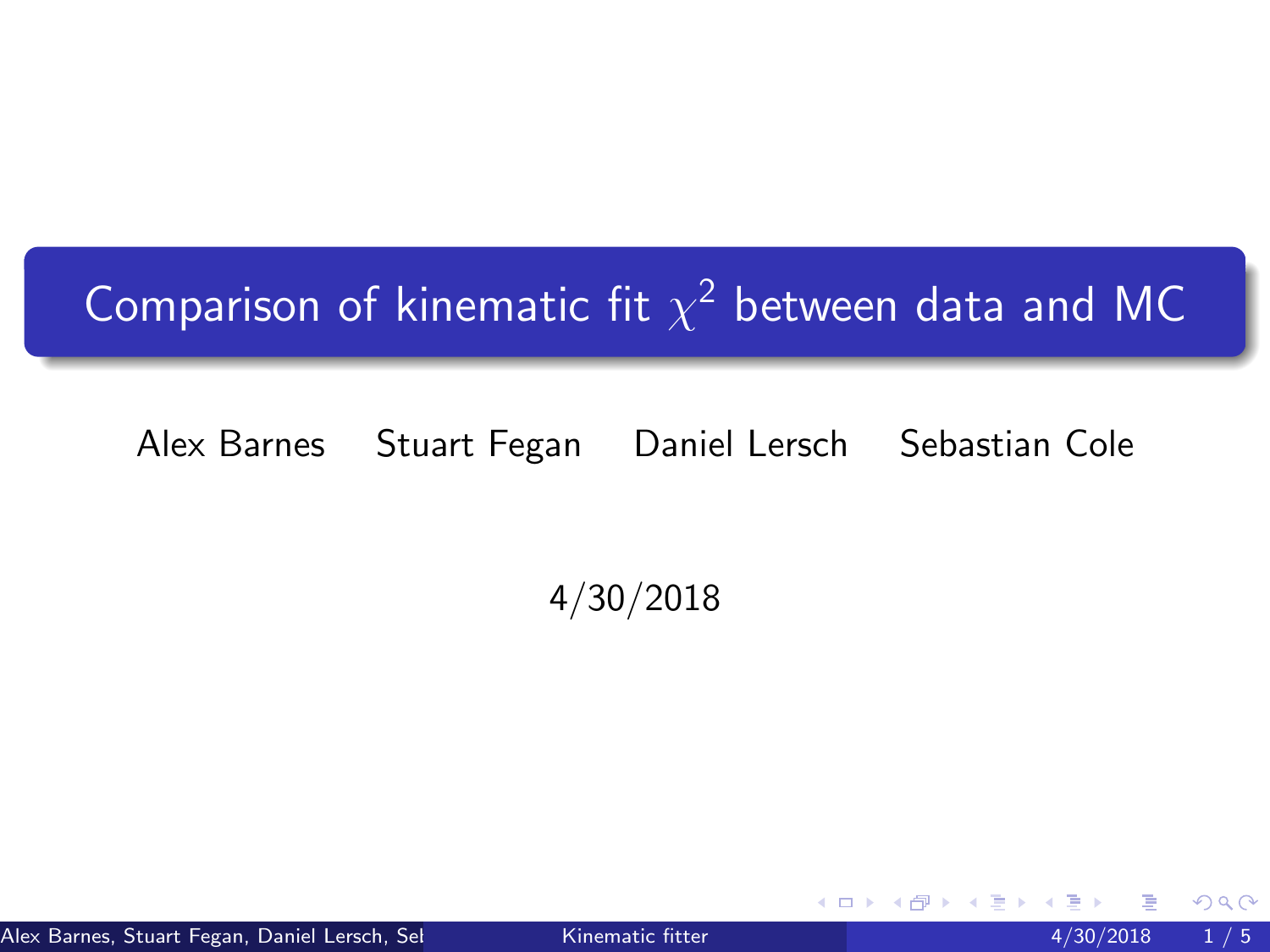- Updated DEventWriter to include branches with pull information.
- Built reaction filter configuration file to for further testing and submission later today.
- Build custom action for DSelector to investigate  $\chi^2$  and pulls as they depend on kinematic variables. This is still being tested and debugged.
- Testing implementation of the  $\chi^2$ , Kolmogorov-Smirnov test, and possibly developing others.

 $\Omega$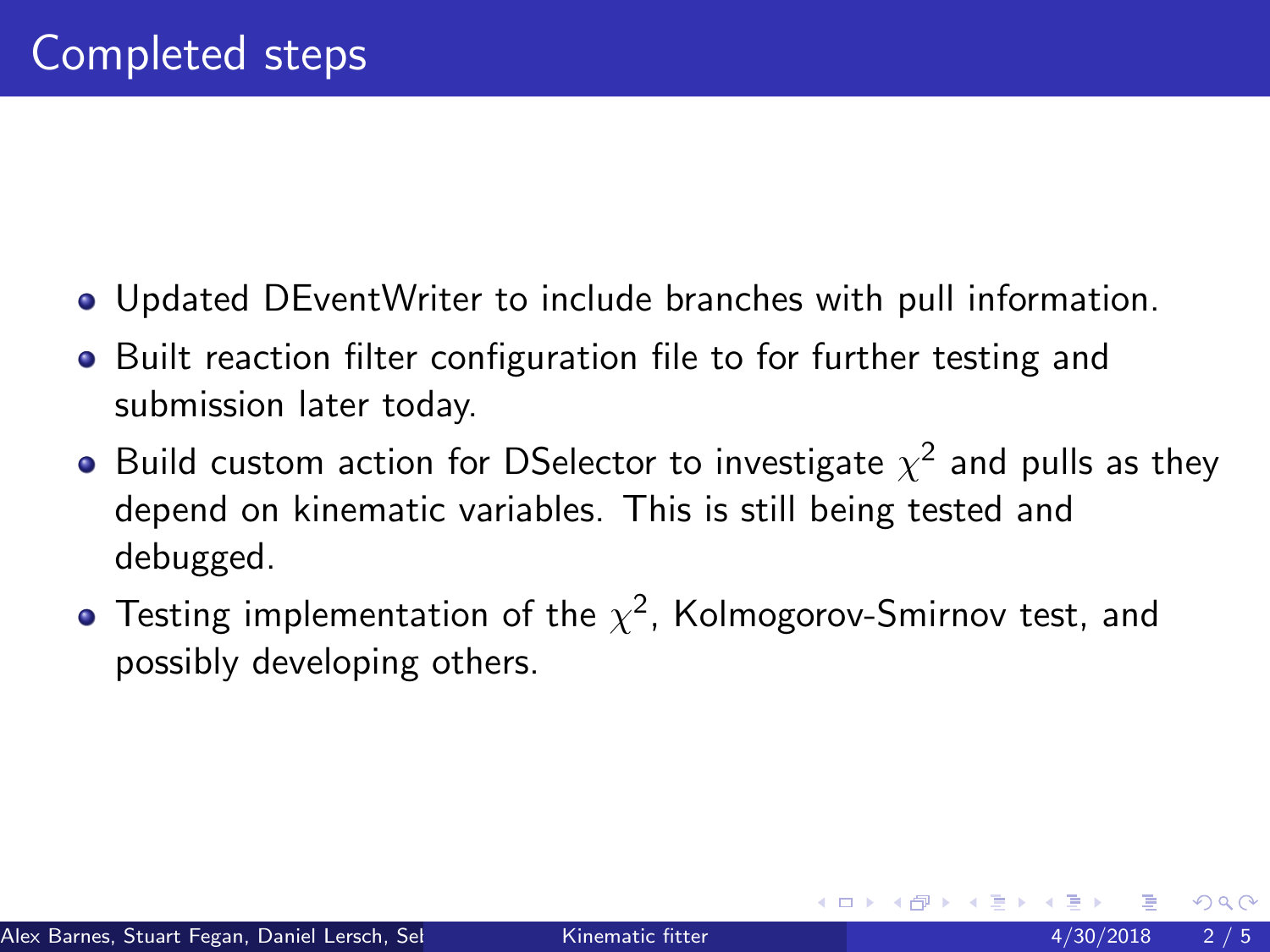## Updated DEventWriter



重

Þ

メロト メ都 トメ ヨ トメ

 $299$